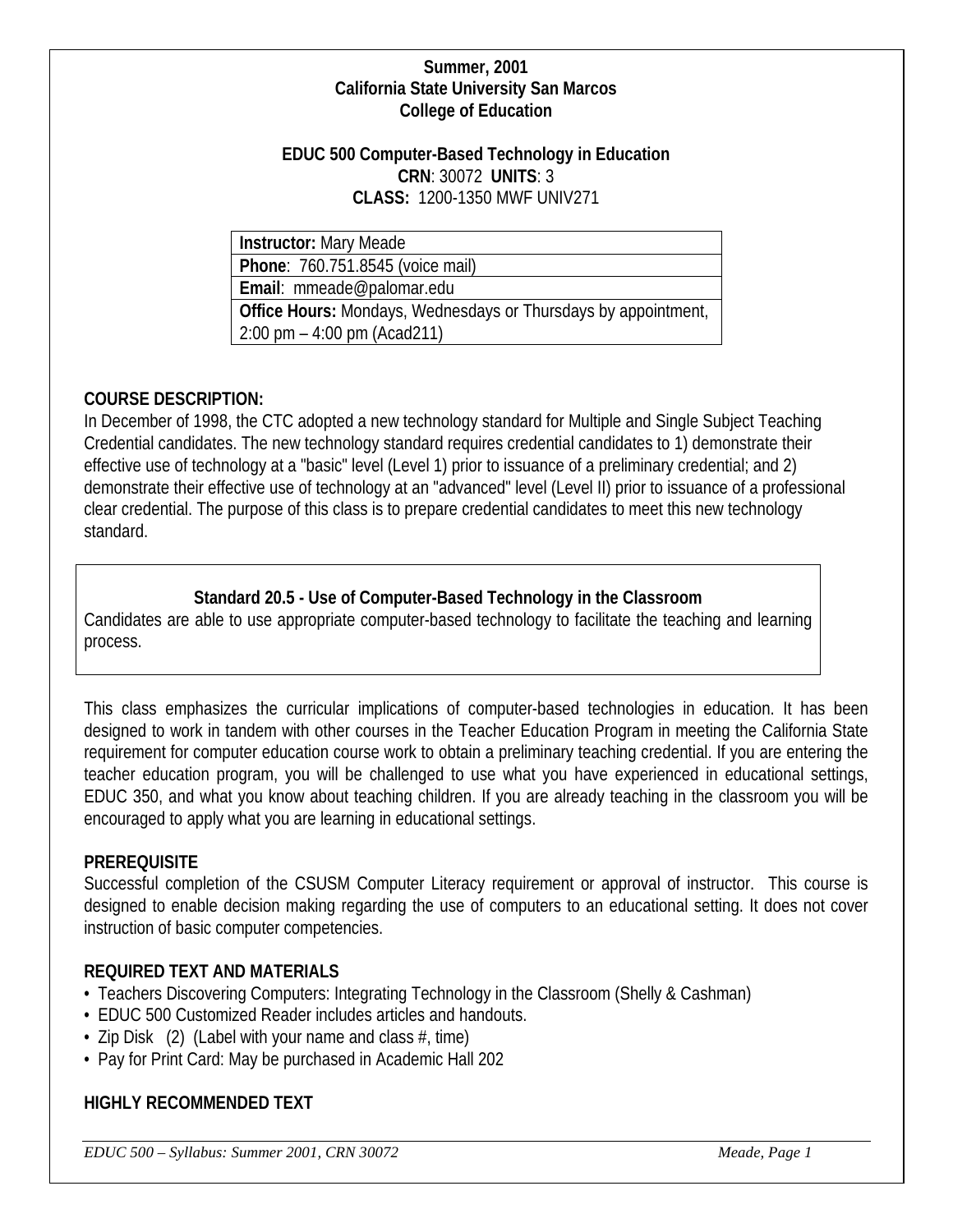NETS for Students: Connecting Curriculum & Technology. (2000). International Society for Technology in Education (ISTE). ISBN 1-56484-150-2

# **Optional Resources**

**•** Online at<http://www.blackboard.com/courses/CBT>

# **COE Mission Statement**

The mission of the College of Education Community is to collaboratively transform public education by preparing thoughtful educators and advancing professional practices. We are committed to the democratic principles of educational equity and social justice for all learners, exemplified through reflective teachers, learning and service. We value diversity, collaboration, professionalism and shared governance.

# **COURSE OBJECTIVES**:

This class will help you to:

- gain proficiency in the use of computers
- make informed and critically reflective decisions regarding the choice, use and creation of educational technology applications

The following required competencies for all California teachers have been established by legislation. Commencing January 1, 2000, the minimum requirements for the preliminary multiple or single subject credential include demonstration of the ability to do the following:

(1) Identify issues involved in the access to, use of, and control of computer-based technologies, including, but not limited to:

(a) the impact of technology upon the learning process;

(b) the moral, legal, and ethical implications, including copyright infringement;

(c) the economic and social implications of that access, use, and control, including the need to provide equitable access to technology.

(2) Demonstrate, within appropriate subject areas and grade levels, the application and use of computer-based technology as a tool to enhance the development of problem solving skills, critical thinking skills, or creative processes through course-based projects and demonstration lessons. Demonstrate knowledge of basic operations, terminology, and capabilities of computer-based technology and the use of computer hardware, software, and system components.

(3) Appropriate to the subject area and grade level, demonstrate a basic understanding of and ability to use representative programs from each of the following categories:

(a) computer applications and electronic tools, such as word processing, data bases, graphics, spreadsheets, telecommunications (including email), portfolio management, page-layout, networking, reference, and authoring software;

(b) technology-based activities, such as simulations, demonstrations, tutorials, drill and practice, and interactive software;

(c) utility programs for classroom administration, such as those for record keeping, gradebook, lesson planning, generating instructional materials, and managing instruction.

(4) Demonstrate the application and use of computer-based technologies as tools to enable the development of problem-solving skills, critical thinking skills, and creative processes. Examples of such skills and processes are: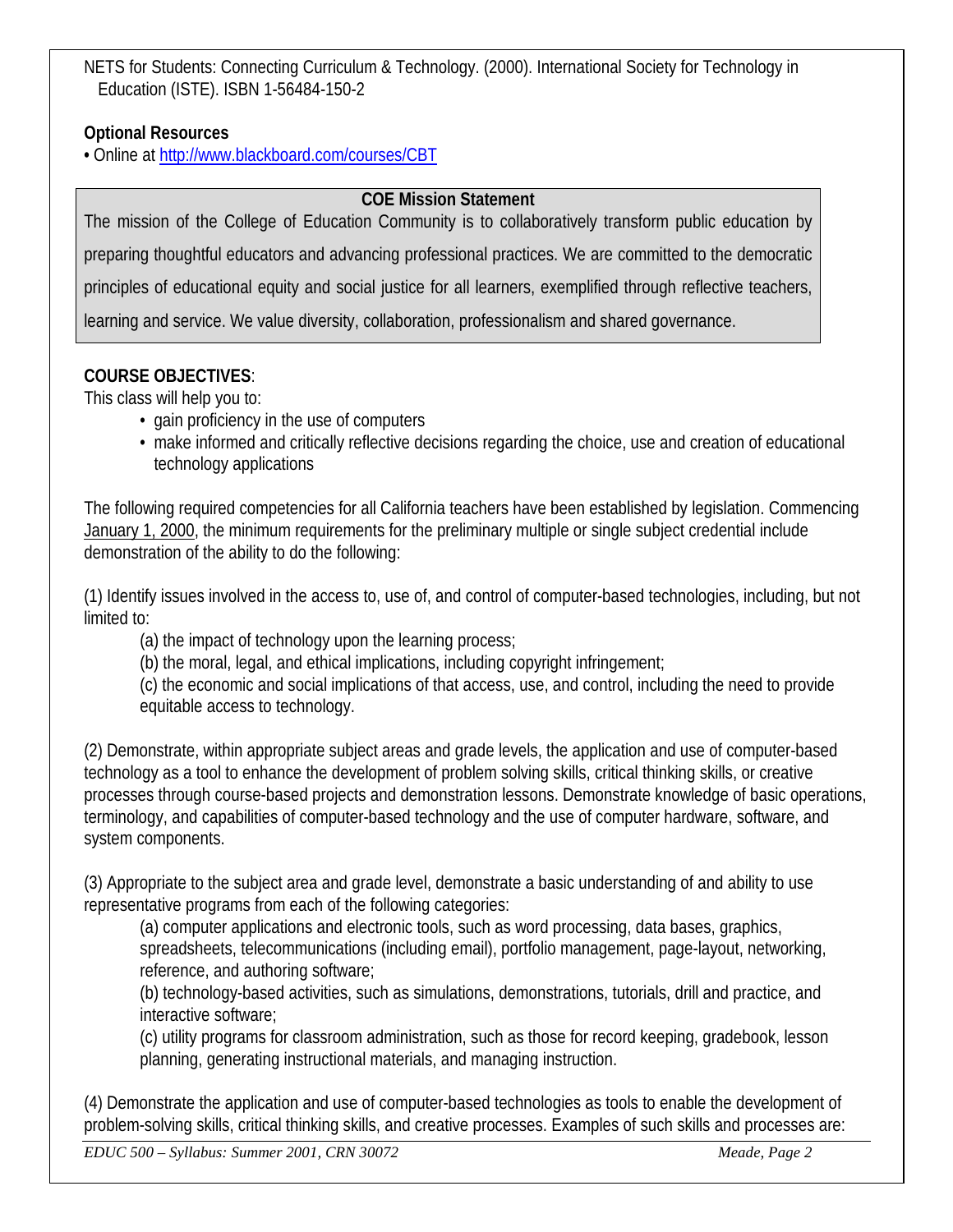gathering and analyzing data, generating and testing hypotheses, classifying, comparing and contrasting, inferring, evaluating and composing and designing.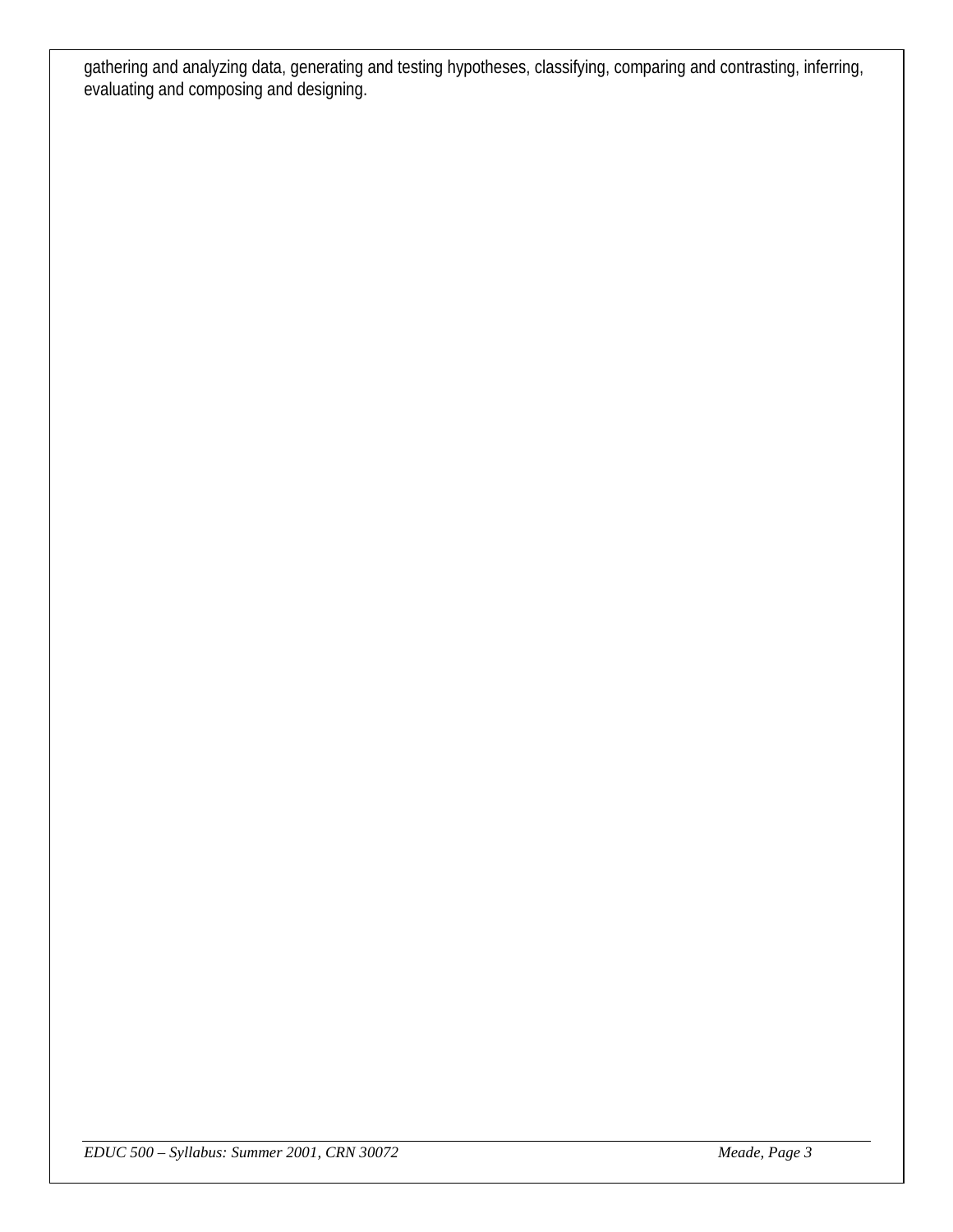## **ADMINISTRATIVE REQUIREMENTS OF STUDENTS**

This class will utilize distributed learning instructional strategies. Students must keep up with class assignments from week to week and will complete the lab assignments in both on-campus or off-campus locations. Plan to spend up to seven hours out of class each week to complete required readings, complete or expand lab assignments and to gain familiarity with educational technology applications.

Students are required to keep a copy of all work and are expected to submit examples of best practice for their portfolio evaluation. All proof of work accomplished is the responsibility of the student. Summer semester students are advised to construct a notebook style portfolio of the work done over the semester to serve as a professional portfolio and sampling of technology accomplishments.

Please be sure to read and understand the CSUSM policy on plagiarism and cheating as it will be strictly enforced. Academic dishonesty including plagiarism or copyright infringement will be reported to the University and will result in a course grade of F.

### **Attendance Policy**

Due to the dynamic and interactive nature of this course, all students are expected to attend specifically designated classes and communicate regularly with email study groups and instructor to participate in distributed learning activities. Attendance for EDUC500 is measured by the degree of active participation both online and in class, the quality of lab work assignments, and the degree of investment as evidenced by positive interaction with professor and peers. Should the student have extenuating circumstances, s/he should contact the instructor as soon as possible.

### **GRADING PROCEDURES AND ASSIGNMENTS:**

California State University San Marcos has adopted an all-university writing requirement. In each course, students are required to write at least 2500 words in essays, exercises, papers and examinations.

## • **Lab & Writing Assignments = (50%**)

Lab Assignments: #1, #3, #4, #6, #7, #10 = 25, 25, 25, 25, 30, 200 (305 points total) Writing Assignments: #2, #5, #8, #9, #11 = 15, 15, 15, 50, 100 (195 points total)

Lab Assignments will reflect work done at the computers in class or on your own time. All assignments should be printed out free of spelling and/or grammar mistakes. Writing Assignments will enable you to reflect on various aspects of software and Internet application integration in your classroom curriculum.

## • **Final Exam: #12 = (30%)**

The final exam will cover all material taught from the textbook

### **• Class Investment (20%)**

Your investment in this class is demonstrated through regular class attendance and participation, through active, constructive and creative contributions - both online and in class. Your experience, teaching and computer expertise, will benefit everyone and provide a valuable resource for the class. Dependability and promptness are expected. Unexcused absences will be penalized. Late assignments will receive 10% reduced points per week. If you find you cannot be in class, please make sure another class member delivers your assignment.